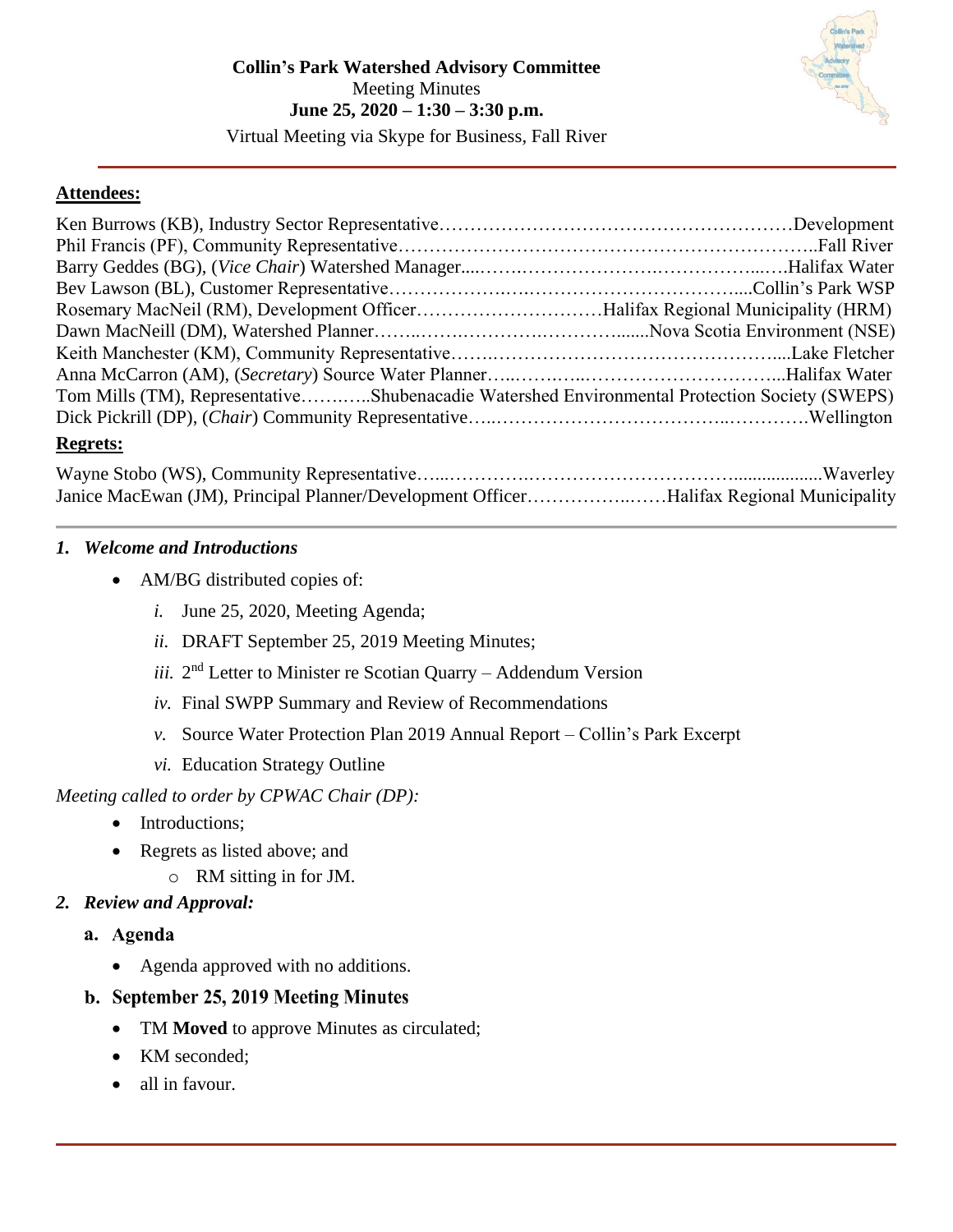<span id="page-1-1"></span><span id="page-1-0"></span>

| 3. Old Business                                                                                                                                                                                                                                                                                                                                                                                                                                                                                                                                                                                                                                                         | <b>Action</b>   |
|-------------------------------------------------------------------------------------------------------------------------------------------------------------------------------------------------------------------------------------------------------------------------------------------------------------------------------------------------------------------------------------------------------------------------------------------------------------------------------------------------------------------------------------------------------------------------------------------------------------------------------------------------------------------------|-----------------|
| a. Aerotech Park Connector to Hwy 2:                                                                                                                                                                                                                                                                                                                                                                                                                                                                                                                                                                                                                                    |                 |
| <i>i.</i> Environmental Assessment:                                                                                                                                                                                                                                                                                                                                                                                                                                                                                                                                                                                                                                     |                 |
| Draft a letter with comments provided by the Committee in this (September 25, 2019) meeting                                                                                                                                                                                                                                                                                                                                                                                                                                                                                                                                                                             | Complete        |
| and any other comments following the meeting in time to circulate the letter for the<br>Committee's review and submit to NSE by the stated deadline.                                                                                                                                                                                                                                                                                                                                                                                                                                                                                                                    |                 |
| a letter drafted to the Minister (displayed on screen) was circulated for review prior<br>$\bullet$<br>to its submission to NSE by the deadline (October 10, 2019);                                                                                                                                                                                                                                                                                                                                                                                                                                                                                                     |                 |
| the <u>Minister's decision was released October 30, 2019</u> stating a decision could not<br>$\bullet$<br>be made due to insufficient information provided by the proponent and that more<br>information was required on the following: alternative route options, surface water<br>resource impacts from the proposed route, an acid rock drainage (ARD)<br>management plan and a comprehensive plan to protect public and community<br>private drinking water supplies including the Collin's Park drinking water supply<br>watershed area and residential homeowners relying on groundwater wells; and that<br>this information must be supplied by October 30 2020; |                 |
| Candice MacDonald of Wood., a contractor for the Aerotech connector project,<br>$\bullet$<br>contacted Halifax Water December 2019, requesting a digital copy of the Collin's<br>Park Watershed/Intake Protection Zone to incorporate into the environmental<br>assessment for water supply protection planning and analysis of alternative routes;                                                                                                                                                                                                                                                                                                                     |                 |
| the information was provided by Halifax Water;<br>$\circ$                                                                                                                                                                                                                                                                                                                                                                                                                                                                                                                                                                                                               |                 |
| there has been no more communication since the information was shared;<br>$\circ$                                                                                                                                                                                                                                                                                                                                                                                                                                                                                                                                                                                       |                 |
| Disappointed that receipt of our letter was not directly acknowledged (DP);<br>$\bullet$                                                                                                                                                                                                                                                                                                                                                                                                                                                                                                                                                                                |                 |
| letters are included in the package that goes to the Minister for their review;<br>٠                                                                                                                                                                                                                                                                                                                                                                                                                                                                                                                                                                                    |                 |
| the <u>Minister's decision and all comments</u> are subsequently provided to the public<br>٠<br>and to the proponent, which is available on NSE's website (link above);                                                                                                                                                                                                                                                                                                                                                                                                                                                                                                 |                 |
| our letter's recommendations are included in the Minster's decision on the EA;                                                                                                                                                                                                                                                                                                                                                                                                                                                                                                                                                                                          |                 |
| any subsequent updates are also posted on the website;                                                                                                                                                                                                                                                                                                                                                                                                                                                                                                                                                                                                                  |                 |
| we would still like acknowledgement that our letter was received;                                                                                                                                                                                                                                                                                                                                                                                                                                                                                                                                                                                                       |                 |
| Action: Determine how EA letters and any other notifications are responded to; and<br>send the Committee the link to all EA projects on the website.                                                                                                                                                                                                                                                                                                                                                                                                                                                                                                                    | MA              |
| <i>ii.</i> Wetland restoration opportunities for SWEPS in watershed                                                                                                                                                                                                                                                                                                                                                                                                                                                                                                                                                                                                     |                 |
| There are no strong advocates for wetland restoration areas from the CPWAC, but<br>$\bullet$<br>if some emerge, contact TM of SWEPS.                                                                                                                                                                                                                                                                                                                                                                                                                                                                                                                                    |                 |
| b. Scotian Materials (Goff's) Quarry Environmental Assessment (EA):                                                                                                                                                                                                                                                                                                                                                                                                                                                                                                                                                                                                     |                 |
| <i>i.</i> $2nd$ letter to Minister – requirement for an EA (displayed on the screen)                                                                                                                                                                                                                                                                                                                                                                                                                                                                                                                                                                                    |                 |
| State our concern in letter regarding reclamation and suggest a standard for reclamation of an<br>area, to avoid leaving the quarry in an un-reclaimed state indefinitely, avoiding stating<br>specifics in terms of size or area.                                                                                                                                                                                                                                                                                                                                                                                                                                      | Complete        |
| <u>Based on the expertise on the Committee, ensure you review the letter thoroughly to ensure</u><br>the impact concerns are covered in the letter.                                                                                                                                                                                                                                                                                                                                                                                                                                                                                                                     | <b>Complete</b> |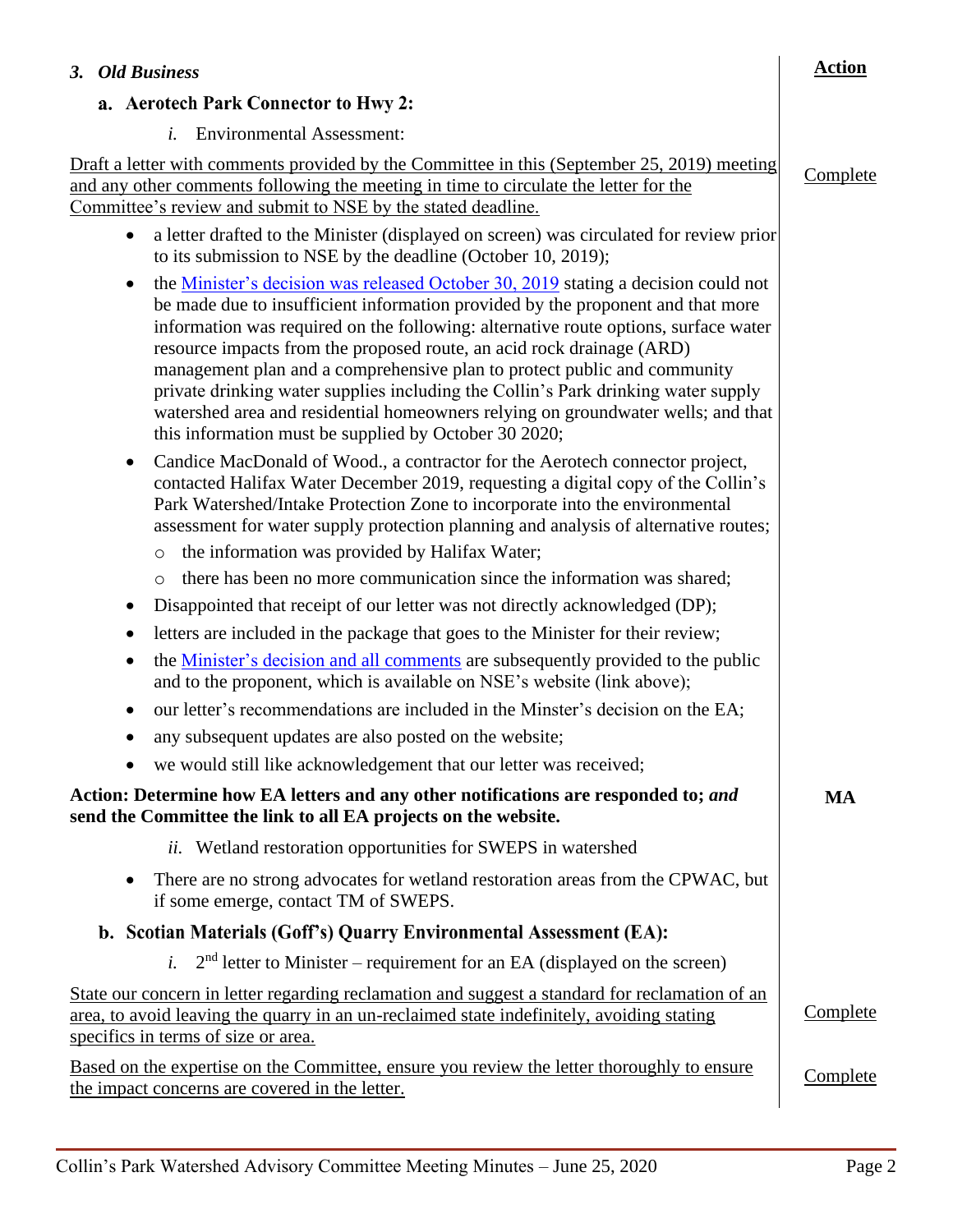| $\bullet$ | the CPWA Committee $2nd$ letter (Item 1.iii.) regarding the Goffs Quarry EA stated<br>amongst its concerns the need for a defined water quality monitoring plan and<br>suggested a standard for reclamation of an area (avoiding stating size or area<br>specifics) that avoids leaving the quarry in an un-reclaimed state indefinitely; | <b>Action</b> |
|-----------|-------------------------------------------------------------------------------------------------------------------------------------------------------------------------------------------------------------------------------------------------------------------------------------------------------------------------------------------|---------------|
| $\bullet$ | the letter's recommendations were reviewed and incorporated into the terms and<br>conditions of the Minister's decision;                                                                                                                                                                                                                  |               |
|           | monitor whether the quarry meets the new standards see Item 4.b., below).                                                                                                                                                                                                                                                                 |               |
|           | c. Fall River Committee member vacancy:                                                                                                                                                                                                                                                                                                   |               |
|           | Approach the people suggested by KM, per the Terms of Reference.                                                                                                                                                                                                                                                                          | Complete      |
| $\bullet$ | Phil Francis (PF) has graciously offered to represent Fall River on the Committee<br>as recommended by KM;                                                                                                                                                                                                                                |               |
| ٠         | PF accepted the position and shared his background:                                                                                                                                                                                                                                                                                       |               |
|           | PF comes from a municipal government background working for HRM for<br>$\circ$<br>over 30 years dealing with subdivisions, Halifax Water and environmental and<br>political issues;                                                                                                                                                       |               |
|           | PF hopes to remain on the Committee and feels he should be able to help;<br>$\circ$                                                                                                                                                                                                                                                       |               |
|           | PF wants to hear about the issues and learn how to contribute over the next<br>$\circ$<br>couple of meetings;                                                                                                                                                                                                                             |               |
|           | The Committee expressed gratitude for PF offering to sit on the board. Welcome!                                                                                                                                                                                                                                                           |               |
|           | d. Riparian Buffer enforcement during the permitting process:                                                                                                                                                                                                                                                                             |               |
|           | Discussion (KB was listening online but was unable to be heard or to comment):                                                                                                                                                                                                                                                            |               |
|           | RM understood her supervisor, Erin MacIntyre, was to send a response to KB;                                                                                                                                                                                                                                                               |               |
|           | RM also understood the following regarding buffer enforcement:                                                                                                                                                                                                                                                                            |               |
|           | enforcing the buffer is managed through the permitting process and how the<br>$\circ$<br>regulation is written; that is the means by which HRM enforces the buffer;                                                                                                                                                                       |               |
|           | however, it appears this answer may not be satisfactory;<br>$\circ$                                                                                                                                                                                                                                                                       |               |
|           | DP expressed that this a fair summary and that we appear to be at an impasse;                                                                                                                                                                                                                                                             |               |
|           | KB provided an email following the meeting expressing the following:                                                                                                                                                                                                                                                                      |               |
| $\bullet$ | the Committee's role is to try to protect the waterways;                                                                                                                                                                                                                                                                                  |               |
|           | development is at the top of the list of potential disturbances of waterways;                                                                                                                                                                                                                                                             |               |
| $\bullet$ | education is a primary tool in gaining cooperation in watershed protection;                                                                                                                                                                                                                                                               |               |
| ٠         | the best tool in our tool belt is the "buffer zone site assessment" if completed<br>properly;                                                                                                                                                                                                                                             |               |
| $\bullet$ | a thorough and comprehensive site assessment, as originally applied, makes the<br>client aware of their responsibility with regard to the shoreline;                                                                                                                                                                                      |               |
| ٠         | when the client hires a buffer zone-certified person to complete this additional<br>document, it becomes real;                                                                                                                                                                                                                            |               |
| ٠         | the fee for this service is nominal, but once the client becomes aware that the 20<br>metre buffer zone is fully documented, then it becomes a safe zone;                                                                                                                                                                                 |               |
| $\bullet$ | with a proper assessment, the client knows that HRM is aware of the vegetation<br>and topographical features in the buffer area and the client sees both the visual and                                                                                                                                                                   |               |
|           |                                                                                                                                                                                                                                                                                                                                           |               |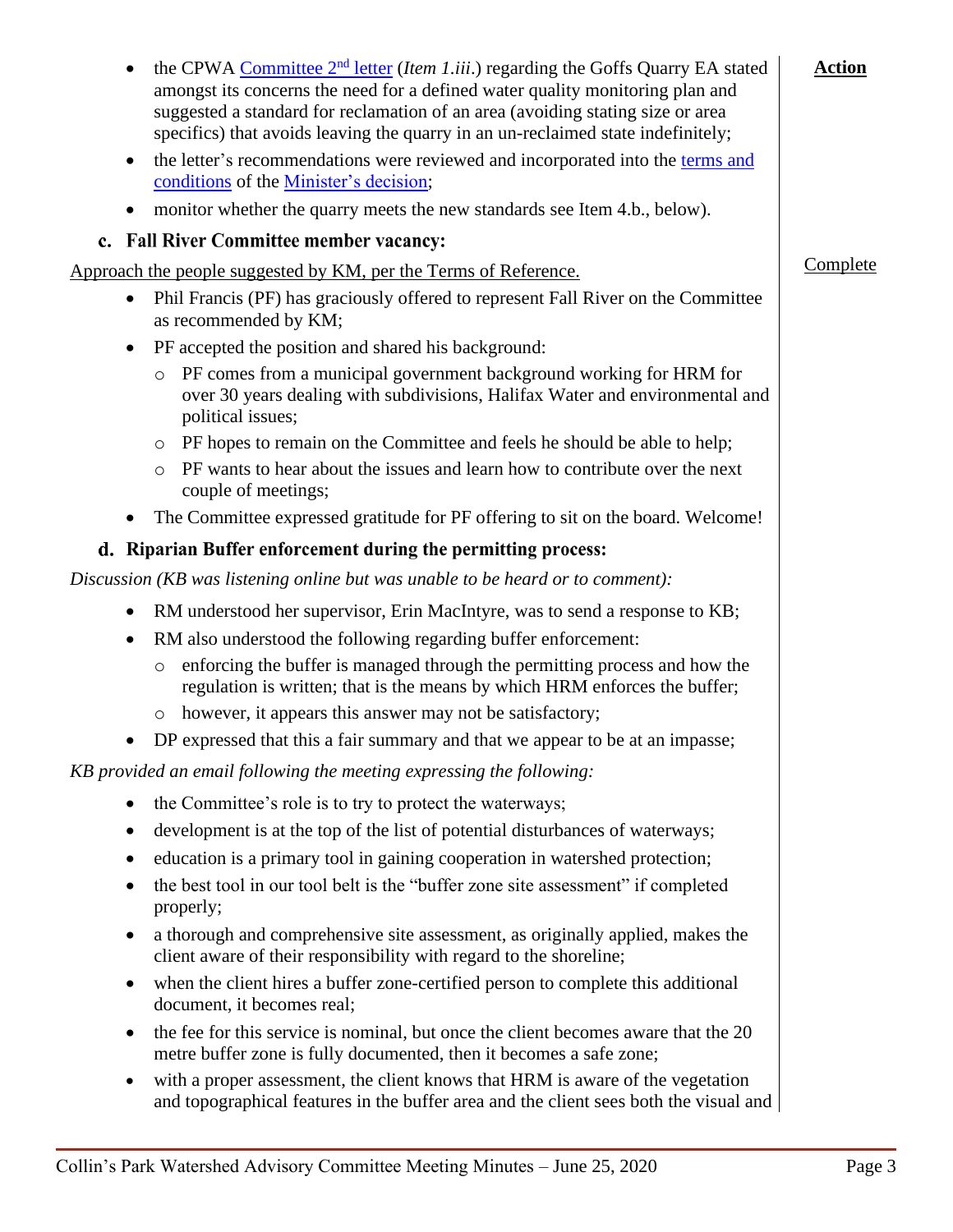<span id="page-3-0"></span>

| narrative documentation of the assessment and provides an excellent educational<br>tool;                                                                                                                                                                                                                                                              | <b>Action</b> |
|-------------------------------------------------------------------------------------------------------------------------------------------------------------------------------------------------------------------------------------------------------------------------------------------------------------------------------------------------------|---------------|
| once the site assessment is properly completed and paid for by the client, there is<br>$\bullet$<br>much more respect for its purpose;                                                                                                                                                                                                                |               |
| it is disheartening to see how this important tool has been eroded by HRM<br>$\bullet$<br>development offices. It was followed properly, initially, but now it has been<br>reduced to nothing more than a line on a plan, which means little or nothing to the<br>client. The single most important educational tool we have is now less than useful; |               |
| I (KB) don't agree that HRM staff are too busy to do this job, nor that the client<br>$\bullet$<br>will take responsibility for the buffer zone. In many cases they are not even aware<br>of their responsibility of avoiding the buffer zone. Furthermore, those who are<br>aware can ignore it because there is no consequence for their actions.   |               |
| instead of deleting the buffer zone from the agenda it should be at the top of it;<br>$\bullet$                                                                                                                                                                                                                                                       |               |
| this is an existing educational tool that can be very effective if HRM would simply<br>$\bullet$<br>require that their rule be followed properly;                                                                                                                                                                                                     |               |
| KB also noted that he had not received any response to his letter from HRM.                                                                                                                                                                                                                                                                           |               |
| Action: Defer this agenda item until a response to the letter is received.                                                                                                                                                                                                                                                                            | <b>DP/All</b> |
| the Shubenacadie Lakes Floodplain mapping study, to address climate change and<br>$\bullet$<br>rising water levels, could be considered with regard to this issue, discussed further<br>at Agenda item 4. Error! Reference source not found below;                                                                                                    |               |
| the current regulations do not provide adequate protection for the buffer;<br>$\bullet$                                                                                                                                                                                                                                                               |               |
| the Committee's developing education program should include more education<br>$\bullet$<br>about the importance of riparian buffers to the general public/landowners.                                                                                                                                                                                 |               |
| Action: Include importance of riparian buffers in CPWA Committee's education                                                                                                                                                                                                                                                                          | AM            |
| program.                                                                                                                                                                                                                                                                                                                                              |               |
| e. Source Water Protection Plan (SWPP) Development Update:                                                                                                                                                                                                                                                                                            |               |
| NSE requires each water utility to create a SWPP, which characterizes the<br>$\bullet$<br>watershed area's land, land use and ownership; and identifies the risks, how the<br>risks are managed and how the utility monitors and reports on the watershed area;                                                                                       |               |
| the Committee requested a final summary chapter in the DRAFT Collin's Park<br>٠<br>SWPP to round out the SWPP; this request was responded to with a summariza-<br>tion of the recommendations generated throughout the SWPP into a short chapter;                                                                                                     |               |
| the summarization was circulated to the Committee for comments. The subsequent<br>٠<br>comments were also considered and incorporated into the final chapter (6);                                                                                                                                                                                     |               |
| an implementation strategy, which corresponds to the recommendations, was also<br>٠<br>formulated; and                                                                                                                                                                                                                                                |               |
| the SWPP and implementation strategy are ready to be sent to NSE.<br>$\bullet$                                                                                                                                                                                                                                                                        |               |
| <b>Subdivision Application 22471 – Montague Mines:</b><br>f.                                                                                                                                                                                                                                                                                          |               |
| Send letter out as presented once the letter has been formatted correctly with DP's signature.                                                                                                                                                                                                                                                        | Complete      |
| <b>New Business:</b><br>4.                                                                                                                                                                                                                                                                                                                            |               |
| a. Source Water Protection Plan (SWPP) Annual Report 2019                                                                                                                                                                                                                                                                                             |               |
|                                                                                                                                                                                                                                                                                                                                                       |               |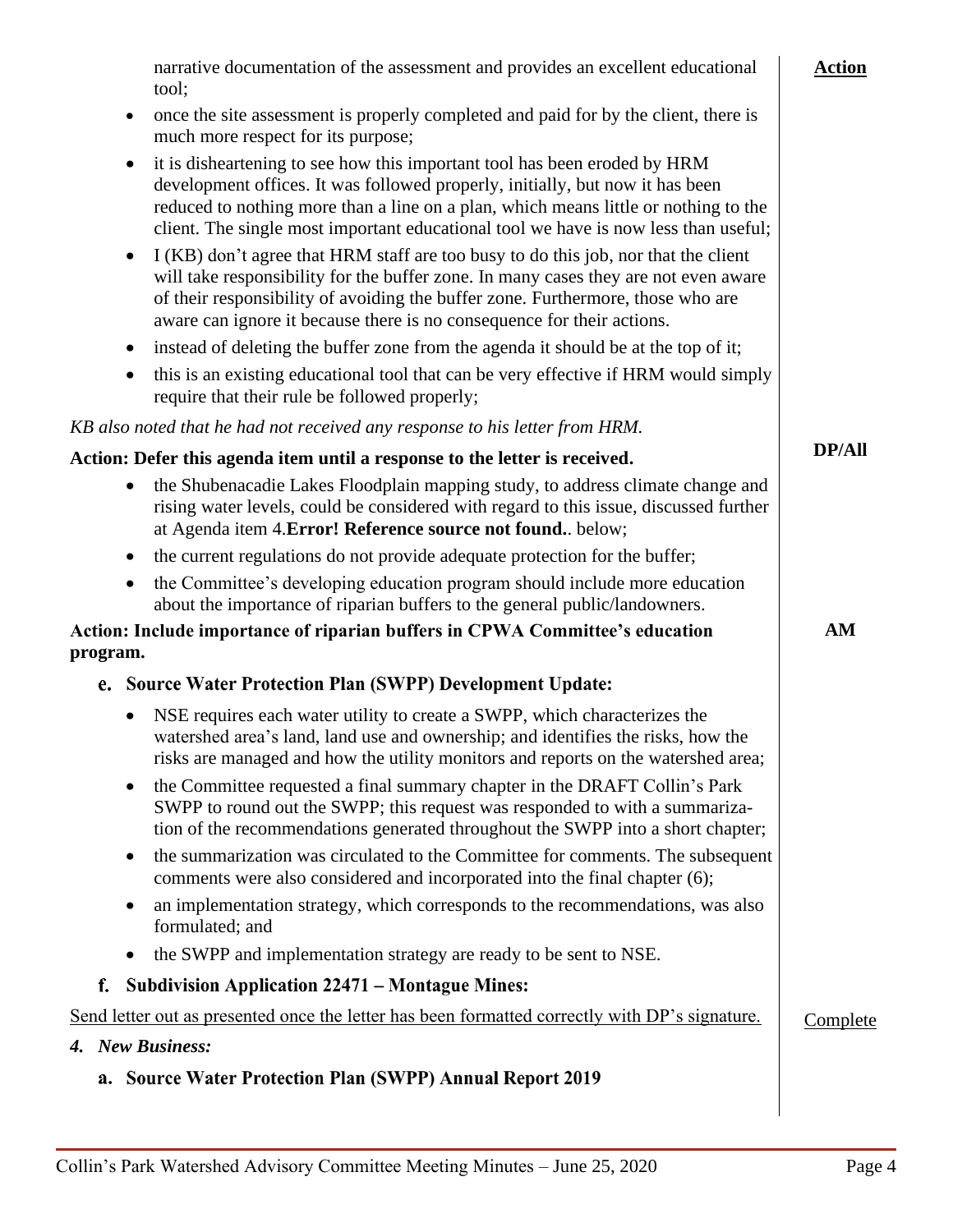<span id="page-4-0"></span>

| The following are the highlights of the SWPP Annual Report $(2019)$ – a general overview of<br>what occurred over the past year with respect to source water protection, per the SWPP:                                                                                                                                                                                                                                                                                                                                                                                                                                                                                                                                         | <b>Action</b> |
|--------------------------------------------------------------------------------------------------------------------------------------------------------------------------------------------------------------------------------------------------------------------------------------------------------------------------------------------------------------------------------------------------------------------------------------------------------------------------------------------------------------------------------------------------------------------------------------------------------------------------------------------------------------------------------------------------------------------------------|---------------|
| 2019 SWPP Annual Report was submitted to NSE by March 30, 2020, as required;                                                                                                                                                                                                                                                                                                                                                                                                                                                                                                                                                                                                                                                   |               |
| NSE now notifies Halifax Water of all HRM On-site sewage disposal system<br>٠<br>(OSSDS) applications submitted through the permitting process;                                                                                                                                                                                                                                                                                                                                                                                                                                                                                                                                                                                |               |
| to date, no new OSSDS applications are of concern to Halifax Water's<br>$\circ$<br>watershed areas because they are far removed from the source water supplies;                                                                                                                                                                                                                                                                                                                                                                                                                                                                                                                                                                |               |
| <b>Water Quality:</b><br>$\bullet$                                                                                                                                                                                                                                                                                                                                                                                                                                                                                                                                                                                                                                                                                             |               |
| Q: Will the Collin's Park WSP water treatment process remove surface water algae toxins,                                                                                                                                                                                                                                                                                                                                                                                                                                                                                                                                                                                                                                       |               |
| considering reports of toxic poisonings from algae blooms in NS? (TM)                                                                                                                                                                                                                                                                                                                                                                                                                                                                                                                                                                                                                                                          |               |
| A: In 2012, when geosmin was first discovered in our water supplies, Halifax Water initiated<br>its algae testing (specifically cyanobacteria) program and research.                                                                                                                                                                                                                                                                                                                                                                                                                                                                                                                                                           |               |
| Halifax Water has since developed a lake recovery program that involves research and studies<br>on biomass in our water supplies, including Collin's Park's (Lake Fletcher). Halifax Water<br>just completed a watershed study involving sediment core sampling to determine what<br>compounds are found in the mud and compared those with the zooplankton found in the water<br>supply. These were correlated through modelling exercises to predict what the impacts might<br>be on water quality. (BG)                                                                                                                                                                                                                     |               |
| Q: Does Halifax Water actually test for toxins? (TM)                                                                                                                                                                                                                                                                                                                                                                                                                                                                                                                                                                                                                                                                           |               |
| A: We will find out what we test for. (BG)                                                                                                                                                                                                                                                                                                                                                                                                                                                                                                                                                                                                                                                                                     |               |
| Action: Find out what cyanobacteria Halifax Water tests for in the Collin's Park water                                                                                                                                                                                                                                                                                                                                                                                                                                                                                                                                                                                                                                         | <b>BG</b>     |
| supply.                                                                                                                                                                                                                                                                                                                                                                                                                                                                                                                                                                                                                                                                                                                        |               |
| SWEPS is concerned about toxins in drinking water due to the results of a house-to<br>$\bullet$<br>-house survey SWEPS conducted in 2012, with funding from Halifax Water, that<br>showed ~30% of residents have private foot-valves in surface water supplies;                                                                                                                                                                                                                                                                                                                                                                                                                                                                |               |
| $Q: Do$ the members have the study in their packages? (BG)<br>A: No. But it can be provided. (AM)                                                                                                                                                                                                                                                                                                                                                                                                                                                                                                                                                                                                                              |               |
| <b>Q</b> : What is Halifax Water doing to educate the public on what is in the water, e.g.,<br>campylobacter and listeria, which are prevalent in the water supply?(TM)<br>A: A study on microbacteria under the direction of Dr. Rob Jamieson, also with funding<br>support from Halifax Water, was presented to NSE a few years ago, which highlighted the<br>concern for public health. To our knowledge, there was no subsequent action taken by NSE<br>regarding our concerns. [An NSE fact sheet created in 2011 regarding public use of surface<br>water is available to inform the public]. Halifax Water is only responsible for informing its<br>customers, not public users, about the quality of their water. (BG) |               |
| Share the relevant studies with the Committee.                                                                                                                                                                                                                                                                                                                                                                                                                                                                                                                                                                                                                                                                                 |               |
| Action: Circulate the studies to the members.                                                                                                                                                                                                                                                                                                                                                                                                                                                                                                                                                                                                                                                                                  | AM            |
| b. Logo/Branding                                                                                                                                                                                                                                                                                                                                                                                                                                                                                                                                                                                                                                                                                                               |               |
| Advisory/management committees/boards are stand-alone committees, therefore,<br>Halifax Water logos/branding, etc., are not appropriate to use on advisory/<br>management committee/board letterhead minutes, or agenda, etc. and have been<br>removed from such documents.                                                                                                                                                                                                                                                                                                                                                                                                                                                    |               |
| c. Scotian Materials Community Liaison Committee (CLC) representation:                                                                                                                                                                                                                                                                                                                                                                                                                                                                                                                                                                                                                                                         |               |
| See also Agenda Item 3.b. above;                                                                                                                                                                                                                                                                                                                                                                                                                                                                                                                                                                                                                                                                                               |               |
|                                                                                                                                                                                                                                                                                                                                                                                                                                                                                                                                                                                                                                                                                                                                |               |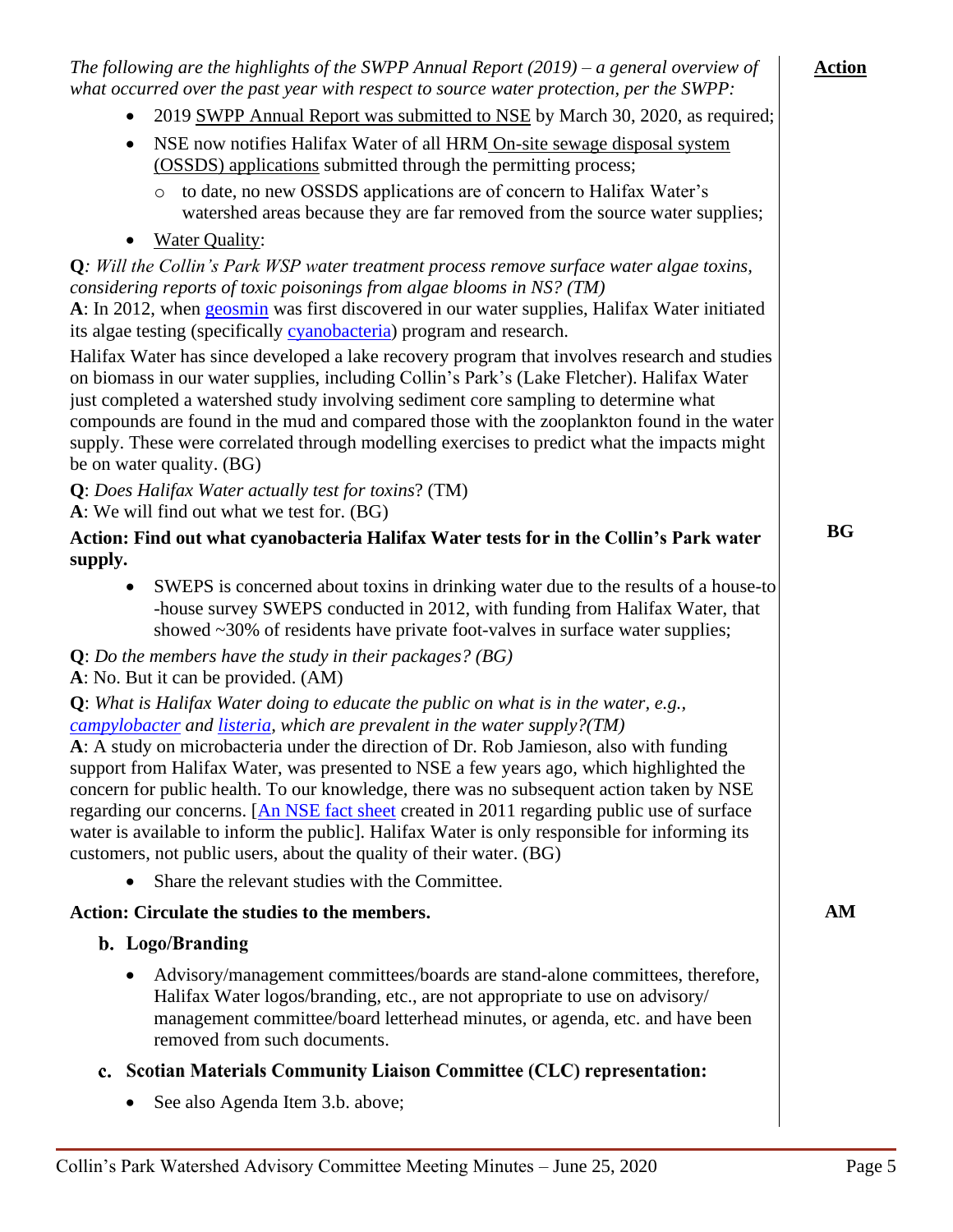| Scotian Materials is requesting the Committee's representation on the CLC;<br>$\bullet$<br>AM is already on the CLC representing SWEPS;<br>$\bullet$                                                                                                                                            | <b>Action</b>    |
|-------------------------------------------------------------------------------------------------------------------------------------------------------------------------------------------------------------------------------------------------------------------------------------------------|------------------|
| BG has offered to sit on the CLC on behalf of the Committee;<br>$\bullet$<br>The Committee agrees that BG represent it on the CLC;<br>٠                                                                                                                                                         |                  |
| Action: Sit on the Goff's Quarry Community Liaison Committee (CLC) on behalf of the<br><b>CPWA Committee and report back.</b>                                                                                                                                                                   | <b>BG</b>        |
| d. Shubenacadie Lakes Floodplain & Sackville Rivers Mitigation Studies                                                                                                                                                                                                                          |                  |
| RM was not part of this mapping exercise because it is not a land use or change<br>$\bullet$<br>exercise; it is probably being undertaken in the engineering department;                                                                                                                        |                  |
| this Study was conducted for both the Shubenacadie Lakes and Sackville Rivers;<br>$\bullet$                                                                                                                                                                                                     |                  |
| the Study has been completed but not presented to Council yet (TM);<br>٠                                                                                                                                                                                                                        |                  |
| TM approached AM about asking HRM to jointly present the Study to SWEPS and<br>٠<br>this CPWA Committee;                                                                                                                                                                                        |                  |
| AM responded that it would be a decision of the Committee;<br>$\bullet$                                                                                                                                                                                                                         |                  |
| TM approached HRM who indicated they would be happy to present the findings<br>$\bullet$<br>to both groups after it has been presented to Council, but not before;                                                                                                                              |                  |
| not sure if it has been presented to Council yet;<br>$\bullet$                                                                                                                                                                                                                                  |                  |
| SWEPS hopes it will show potential septic system problems vis-a-vis flooding;<br>٠                                                                                                                                                                                                              |                  |
| also a stormwater topic;<br>$\bullet$                                                                                                                                                                                                                                                           |                  |
| need to determine who is the responsible HRM staff person for this study; and<br>$\bullet$                                                                                                                                                                                                      |                  |
| a letter needs to come from the Committee(s) requesting a presentation; (RM)<br>$\bullet$                                                                                                                                                                                                       |                  |
| Action: Find out if this mapping study is a planning exercise.                                                                                                                                                                                                                                  | <b>RM</b>        |
| Action: Check on status of Floodplain Study and who the lead person working on this is.                                                                                                                                                                                                         | AM               |
| Action: Draft a letter requesting a joint presentation to both Committees (SWEPS and<br>CPWAC) signed by TM and DP.                                                                                                                                                                             | <b>AM/TM/DP</b>  |
| 5. Education and Awareness:                                                                                                                                                                                                                                                                     |                  |
| a. Erosion and Sedimentation Control Plan applications                                                                                                                                                                                                                                          |                  |
| Add this item to Education Strategy.                                                                                                                                                                                                                                                            | <b>Complete</b>  |
| b. Strategy and draft materials:                                                                                                                                                                                                                                                                |                  |
| Create education package with graphics to educate public about various topics<br>$\bullet$<br>related to water quality, including OSSDS and riparian buffers for the CPWAC's<br>review and discussion about a distribution strategy – preferably the whole<br>watershed area, not just the IPZ. | <b>Partially</b> |
| Send AM two topics paired with each topic's tool and audience.                                                                                                                                                                                                                                  | Complete         |
| there has been no progress on this topic with respect to Collin's Park;<br>$\bullet$                                                                                                                                                                                                            |                  |
| we addressed the topic at the end of the last meeting and asked members to submit<br>٠<br>their top choices, but there were no responses;                                                                                                                                                       |                  |
| education is a significant means of addressing many watershed protection<br>٠<br>challenges, e.g. riparian buffer zones;                                                                                                                                                                        |                  |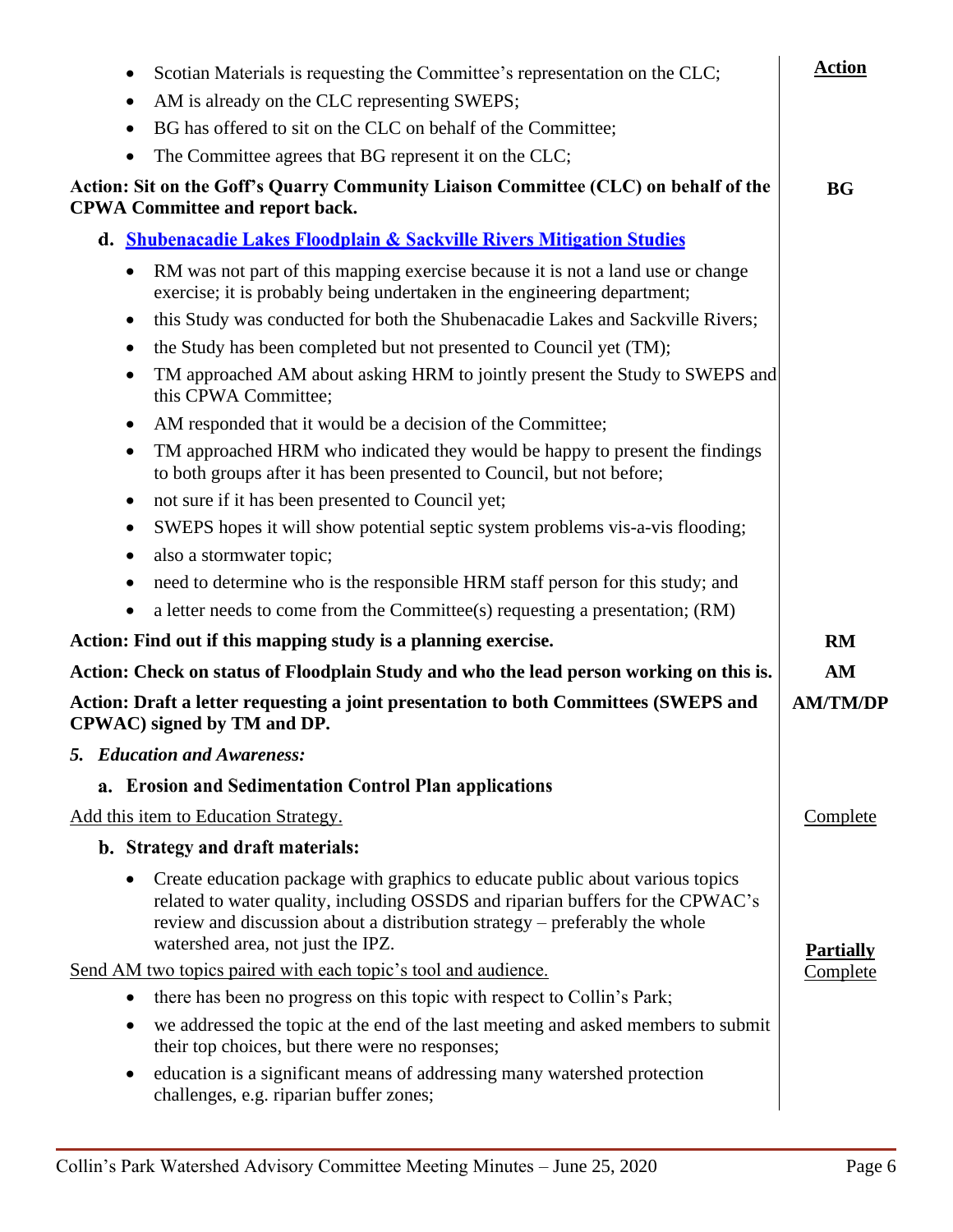| try again as follows:                                                                                                                                                                                                                                                                                                                                                                                                                                                                                                                                                                                                        | <b>Action</b>       |
|------------------------------------------------------------------------------------------------------------------------------------------------------------------------------------------------------------------------------------------------------------------------------------------------------------------------------------------------------------------------------------------------------------------------------------------------------------------------------------------------------------------------------------------------------------------------------------------------------------------------------|---------------------|
| develop a strategy with priorities that considers the following: topic(s), tools to<br>$\circ$<br>deliver/express the topic and the audience(s) to deliver the information to;                                                                                                                                                                                                                                                                                                                                                                                                                                               |                     |
| prioritize topics;<br>$\circ$                                                                                                                                                                                                                                                                                                                                                                                                                                                                                                                                                                                                |                     |
| road signage will happen regardless; other signage (e.g., interpretive) could be<br>used as a tool;                                                                                                                                                                                                                                                                                                                                                                                                                                                                                                                          |                     |
| discuss the outcomes at our next meeting near the top of the agenda:                                                                                                                                                                                                                                                                                                                                                                                                                                                                                                                                                         |                     |
| each member picks two things to emphasize on;<br>O                                                                                                                                                                                                                                                                                                                                                                                                                                                                                                                                                                           |                     |
| push this topic to the top of the next meeting agenda;<br>$\circ$                                                                                                                                                                                                                                                                                                                                                                                                                                                                                                                                                            |                     |
| good timing (re: Covid-19) to educate while people are more at home;<br>O                                                                                                                                                                                                                                                                                                                                                                                                                                                                                                                                                    |                     |
| reference page 2 of the SWPP summary chapter (6) for education topics; e.g.,<br>O<br>oil leaks, chemicals, etc.;                                                                                                                                                                                                                                                                                                                                                                                                                                                                                                             |                     |
| Action: Committee members to indicate their priorities.                                                                                                                                                                                                                                                                                                                                                                                                                                                                                                                                                                      |                     |
| Action: Bring education agenda item to the top.                                                                                                                                                                                                                                                                                                                                                                                                                                                                                                                                                                              | <b>All/AM</b><br>AM |
| Action: Prompt committee to prioritize education items.                                                                                                                                                                                                                                                                                                                                                                                                                                                                                                                                                                      | <b>AM/All</b>       |
| <b>HRM Planning and Development Update:</b><br>6.                                                                                                                                                                                                                                                                                                                                                                                                                                                                                                                                                                            |                     |
| a. HRM Planning Applications in CP Risk Areas                                                                                                                                                                                                                                                                                                                                                                                                                                                                                                                                                                                |                     |
| Halifax Water's watershed management team has been informed of many planning<br>$\bullet$<br>applications such as curb-stops, crosswalks, asphalt paving, but none that would be<br>of concern to the water supply;                                                                                                                                                                                                                                                                                                                                                                                                          |                     |
| RM reminded the planning group to send any applications inside the watershed<br>and no one has passed along anything new;                                                                                                                                                                                                                                                                                                                                                                                                                                                                                                    |                     |
| The old service station at 3170 Highway #2 in Fall River has been purchased by<br>Sobey's. There are three (3) as-of-right development applications that have just<br>gone in for review to $HRM - a$ gas bar, a car wash and an $A&W$ restaurant.                                                                                                                                                                                                                                                                                                                                                                           |                     |
| <b>Q:</b> Should we be concerned about the gas tanks that were at the old gas station site? (AM)<br>A: Gas tanks were removed and the area filled in with crushed rock. Fill from the back of the<br>property is being excavated to increase the footprint. In a heavy rain there is potential for a lot<br>of sedimentation until it is covered. (TM)<br>A: Assumption is that rules around gas tank removal is the responsibility of NSE, to ensure<br>the proper protocols are in place. (DP)<br>A: There are guidelines for tank removal. Whoever removed the tanks would have to provide<br>a tank removal report. (MA) |                     |
| Need a really good septic system to handle a car wash and fast food.                                                                                                                                                                                                                                                                                                                                                                                                                                                                                                                                                         |                     |
| NSE will manage the site because it is on-site service.                                                                                                                                                                                                                                                                                                                                                                                                                                                                                                                                                                      |                     |
| <b>Q:</b> Is there a stormwater infrastructure system? This has been a natural drainage area<br>"forever" with the potential for more input into the lake. $(KM)$                                                                                                                                                                                                                                                                                                                                                                                                                                                            |                     |
| Action: Find out if there is concern about runoff into the storm drain.                                                                                                                                                                                                                                                                                                                                                                                                                                                                                                                                                      | <b>AM/BG</b>        |
| <b>b.</b> Port Wallace Development (displayed on screen):                                                                                                                                                                                                                                                                                                                                                                                                                                                                                                                                                                    |                     |
| the Port Wallace Public Information Committee met on January 16, 2019;                                                                                                                                                                                                                                                                                                                                                                                                                                                                                                                                                       |                     |
| people were concerned about the industrial activity from Conrad's Quarry<br>O                                                                                                                                                                                                                                                                                                                                                                                                                                                                                                                                                |                     |

among other issues;